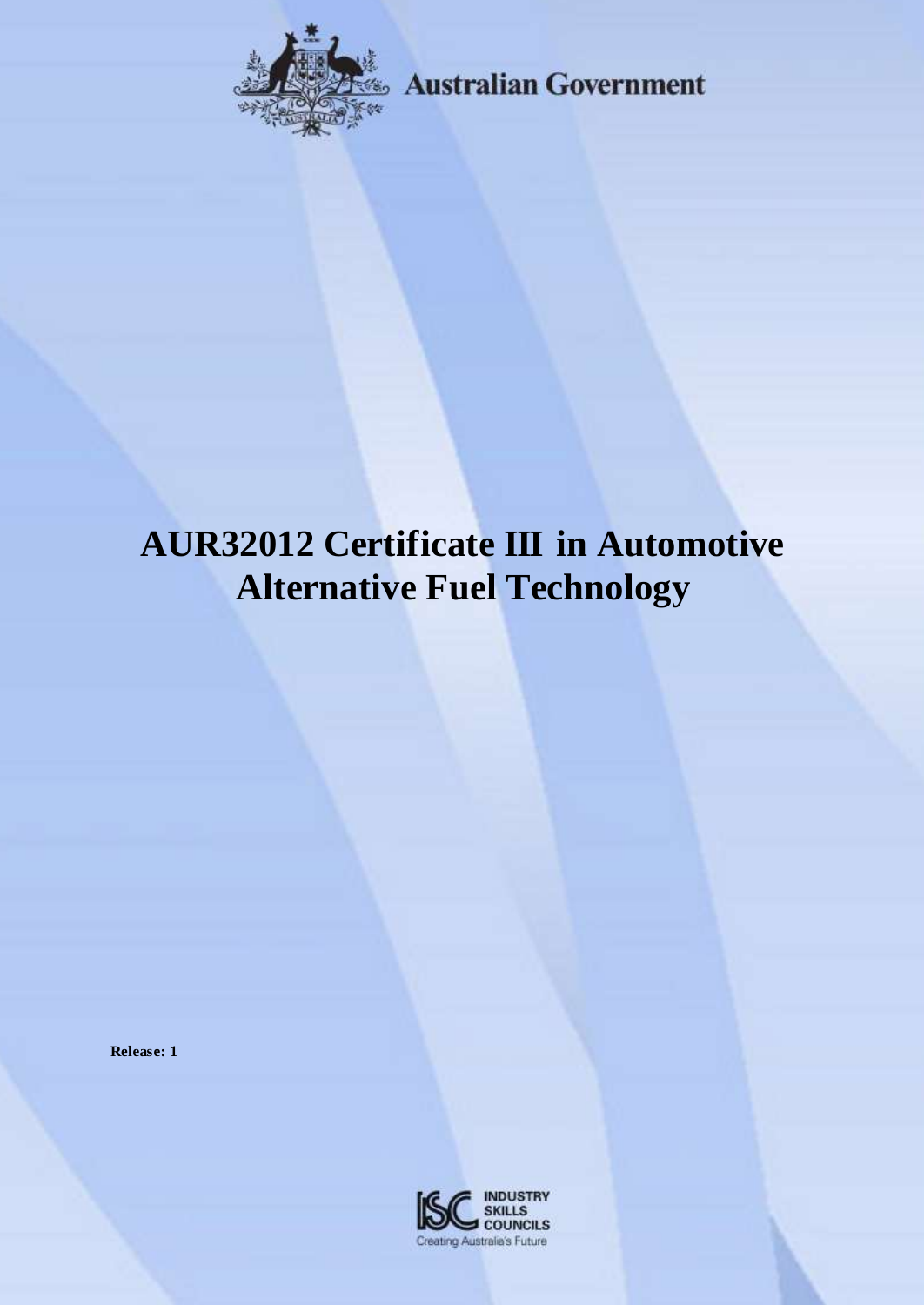# **AUR32012 Certificate III in Automotive Alternative Fuel Technology**

# **Modification History**

| Release          | <b>Comment</b>                                             |
|------------------|------------------------------------------------------------|
| <b>Release 1</b> | Replaces AUR30611 Certificate III in Automotive Specialist |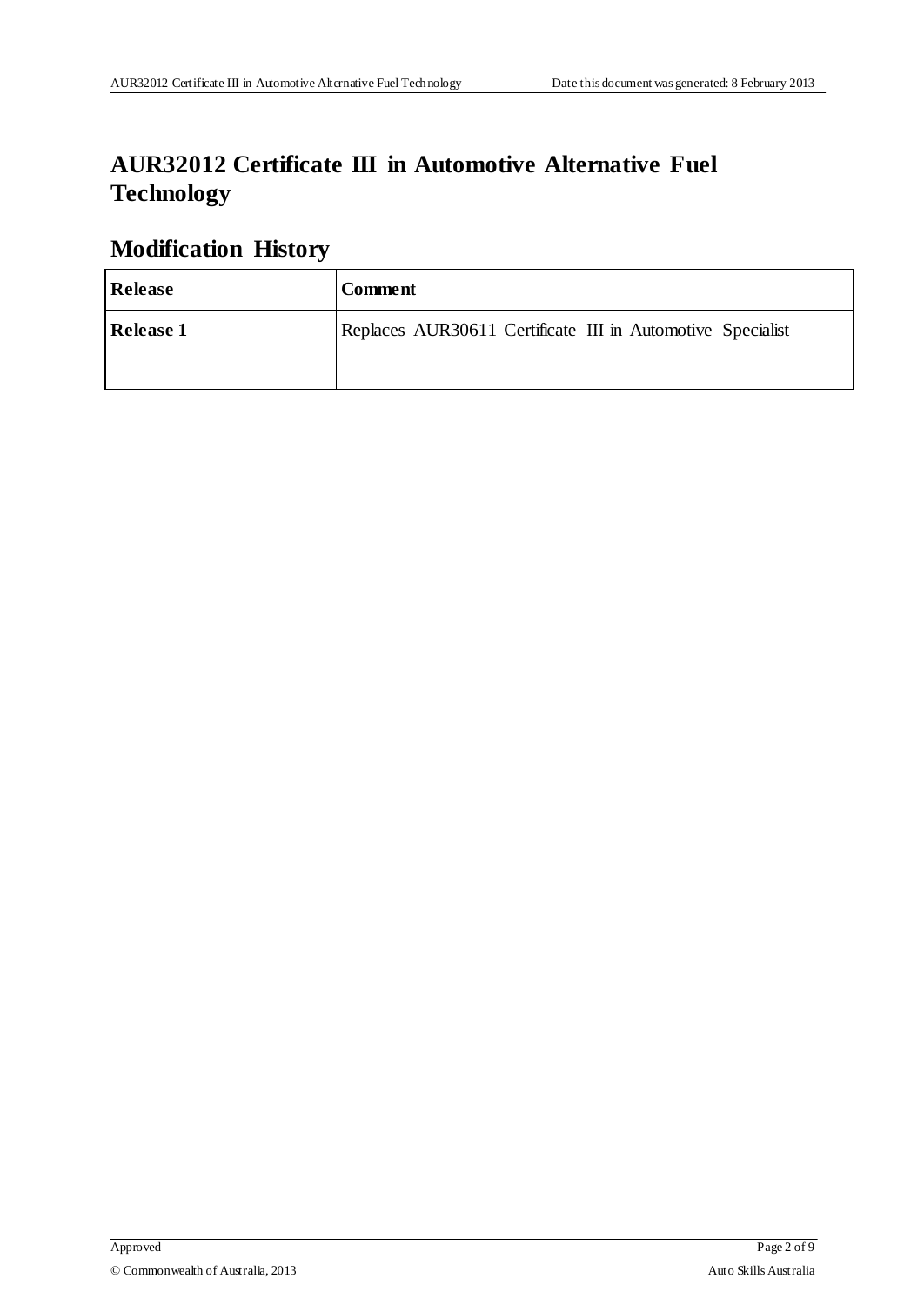### **Description**

This qualification covers the skills and knowledge required to install and repair alternative fuel systems and associated systems within the automotive service and repair sector.

#### **Job roles or employment outcomes**

The Certificate III in Automotive Alternative Fuel Technology is intended to prepare new employees or recognise and develop existing workers performing mechanical work in the automotive light or heavy vehicle service and repair sector. Job outcomes targeted by this qualification include:

- automotive light vehicle repair technicians
- automotive heavy vehicle repair technicians

#### **Application**

This qualification is suitable for an Australian Apprenticeship pathway.

### **Pathways Information**

#### **Pathways into the qualification**

Credit may be granted towards this qualification by those who have completed AUR20512 Certificate II in Automotive Servicing Technology, AUR20712 Certificate II in Automotive Vocational Preparation or other relevant qualifications.

#### **Pathways from the qualification**

Further training pathways from this qualification include AUR40212 Certificate IV in Automotive Mechanical Diagnosis, AUR40812 Certificate IV in Automotive Mechanical Overhauling or other relevant qualifications.

### **Licensing/Regulatory Information**

There are no specific licences that relate to this qualification. However, some units in this qualification may have licensing or regulatory requirements. Local regulations should be checked for details.

### **Entry Requirements**

This qualification may be accessed by direct entry.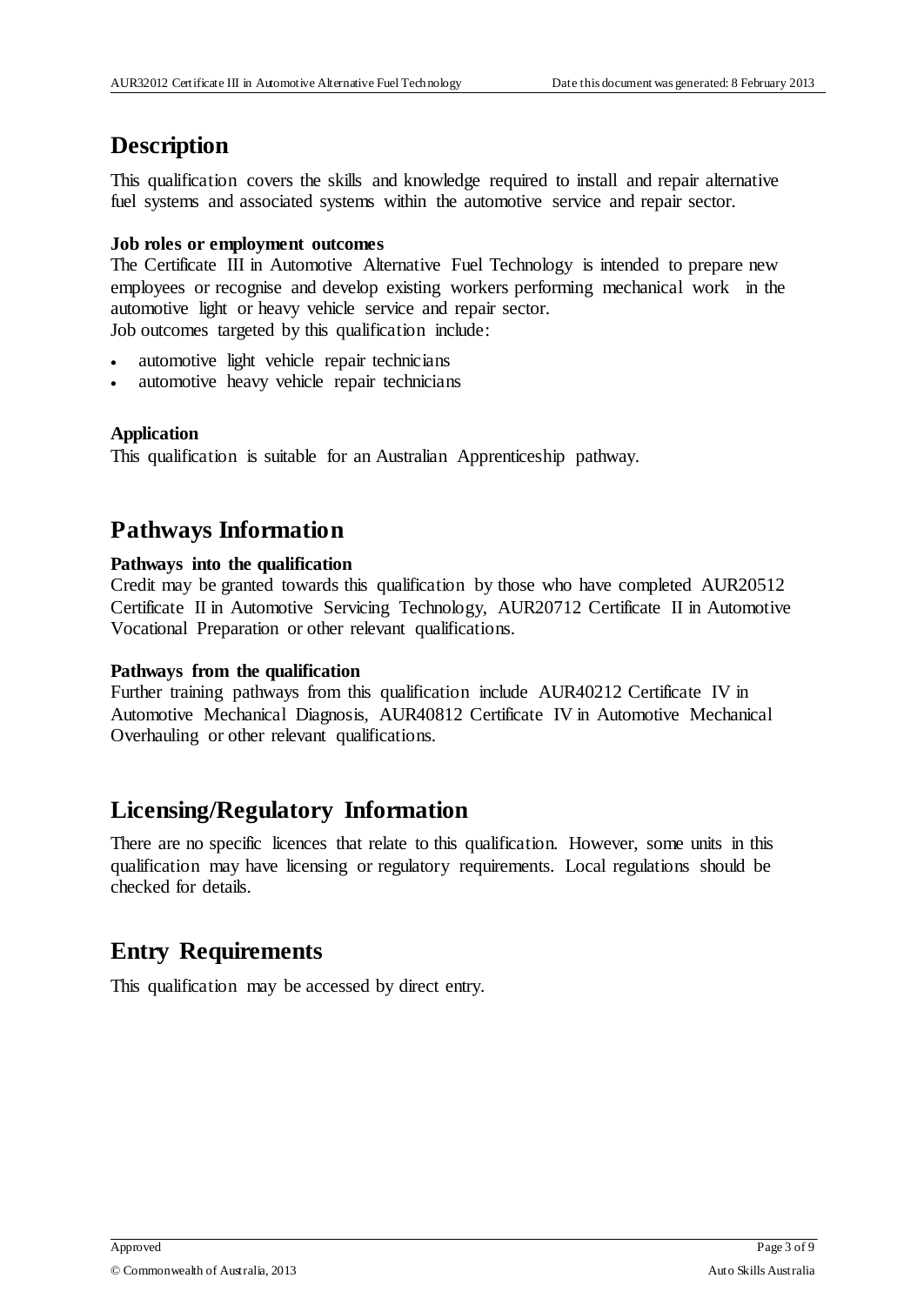## **Employability Skills Summary**

#### **EMPLOYABILITY SKILLS QUALIFICATION SUMMARY**

The following table contains a summary of the employability skills as identified by the automotive industry for this qualification. The employability skills facets described here are broad industry requirements that may vary depending on qualification packaging options.

| <b>Employability Skill</b> | Industry/enterprise requirements for this qualification include:                                                                                                                                                                                                                                                                                                                                                                                        |
|----------------------------|---------------------------------------------------------------------------------------------------------------------------------------------------------------------------------------------------------------------------------------------------------------------------------------------------------------------------------------------------------------------------------------------------------------------------------------------------------|
| Communication              | clearly communicating workplace information and ideas with<br>workplace colleagues (verbal and non-verbal), including use of<br>automotive terms<br>completing workplace reports<br>$\bullet$<br>using and contributing to workplace procedures<br>$\bullet$<br>maintaining workplace records<br>communicating with colleagues and clients to handle verbal<br>enquiries, such as clarifying instructions and responding to<br>requests for information |
|                            | interpreting the needs of customers<br>$\bullet$                                                                                                                                                                                                                                                                                                                                                                                                        |
|                            | reading and interpreting workplace related documentation<br>$\bullet$                                                                                                                                                                                                                                                                                                                                                                                   |
| <b>Teamwork</b>            | identifying and describe own role and role of others<br>$\bullet$                                                                                                                                                                                                                                                                                                                                                                                       |
|                            | working within a team<br>$\bullet$                                                                                                                                                                                                                                                                                                                                                                                                                      |
|                            | working with diverse individuals and groups                                                                                                                                                                                                                                                                                                                                                                                                             |
|                            | applying knowledge of own role to complete activities<br>efficiently to support team activities and tasks                                                                                                                                                                                                                                                                                                                                               |
| Problem solving            | recognising a workplace problem or a potential problem and<br>$\bullet$<br>take action                                                                                                                                                                                                                                                                                                                                                                  |
|                            | determining problems needing priority action                                                                                                                                                                                                                                                                                                                                                                                                            |
|                            | referring problems outside area of responsibility to appropriate<br>$\bullet$<br>person and suggesting possible causes                                                                                                                                                                                                                                                                                                                                  |
|                            | seeking information and assistance as required to solve<br>problems                                                                                                                                                                                                                                                                                                                                                                                     |
|                            | using a range of problem-solving techniques<br>$\bullet$                                                                                                                                                                                                                                                                                                                                                                                                |
|                            | taking action to resolve concerns                                                                                                                                                                                                                                                                                                                                                                                                                       |
|                            | developing practical responses to common breakdowns in<br>workplace systems and procedures                                                                                                                                                                                                                                                                                                                                                              |
| Initiative and enterprise  | adapting to new and emerging situations in the workplace                                                                                                                                                                                                                                                                                                                                                                                                |
|                            | being proactive and creative in responding to workplace<br>problems, changes and challenges                                                                                                                                                                                                                                                                                                                                                             |
| Planning and organising    | planning own work requirements and prioritising actions to<br>$\bullet$<br>achieve required outcomes and ensure tasks are completed on<br>time                                                                                                                                                                                                                                                                                                          |
|                            | identifying risk factors and taking action to minimise risk                                                                                                                                                                                                                                                                                                                                                                                             |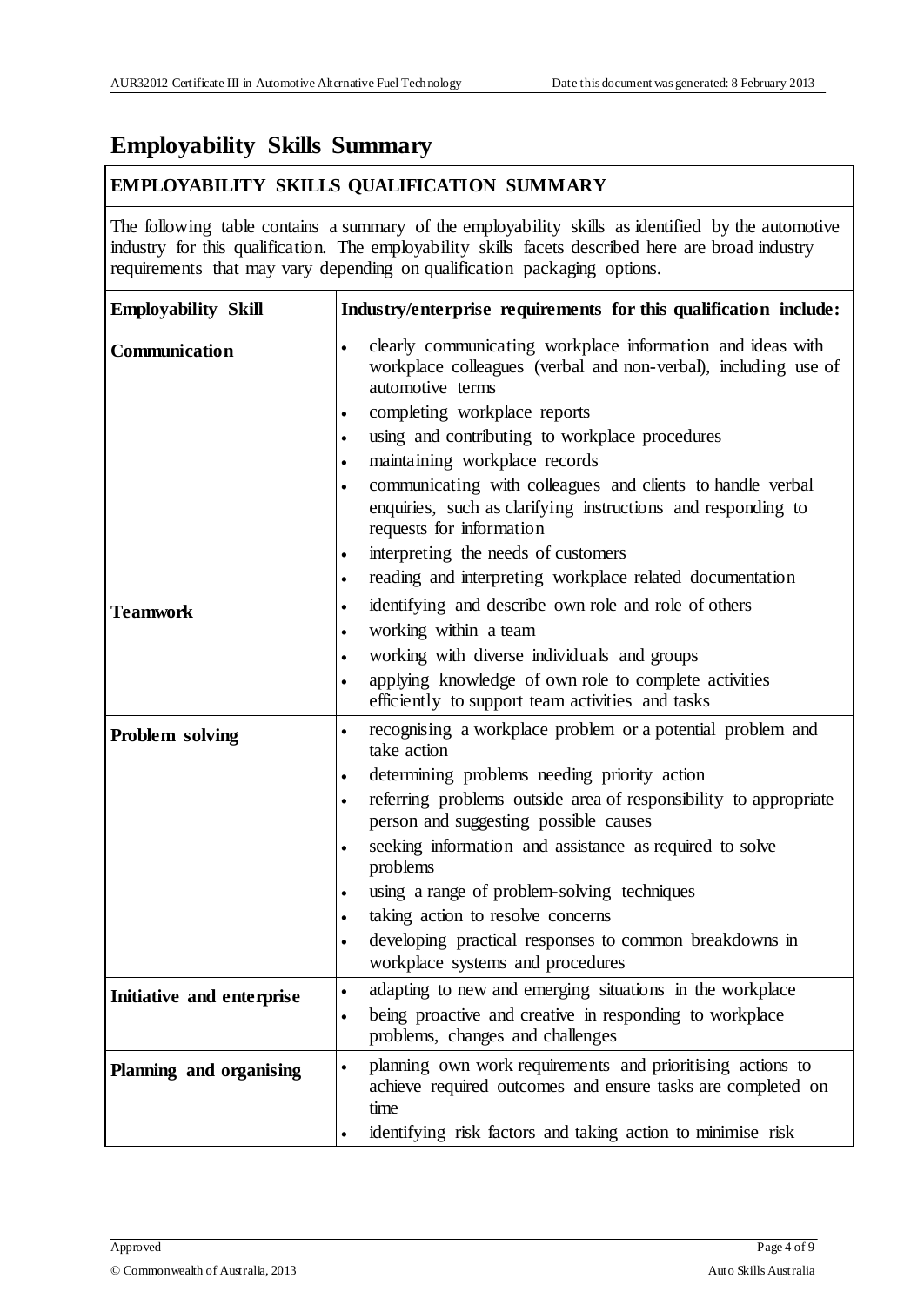#### **EMPLOYABILITY SKILLS QUALIFICATION SUMMARY**

The following table contains a summary of the employability skills as identified by the automotive industry for this qualification. The employability skills facets described here are broad industry requirements that may vary depending on qualification packaging options.

| <b>Employability Skill</b> | Industry/enterprise requirements for this qualification include:                                                                                                                                                                                                                                                                                                                                |
|----------------------------|-------------------------------------------------------------------------------------------------------------------------------------------------------------------------------------------------------------------------------------------------------------------------------------------------------------------------------------------------------------------------------------------------|
| Self-management            | selecting and using appropriate equipment, materials, processes<br>$\bullet$<br>and procedures<br>recognising limitations and seeking timely advice<br>$\bullet$<br>planning own work requirements, setting own work program<br>and managing time to ensure tasks are completed on time<br>following workplace documentation, such as codes of practice<br>$\bullet$<br>or operating procedures |
| Learning                   | asking questions to gain information<br>$\bullet$<br>identifying sources of information, assistance and expert<br>knowledge to expand knowledge, skills and understanding<br>participating in self-improvement activities<br>$\bullet$<br>participating in development of workplace continuous<br>improvement strategies<br>helping others develop competency<br>$\bullet$                      |
| <b>Technology</b>          | operating diagnostic and test equipment<br>٠<br>performance testing of components, systems and equipment<br>$\bullet$<br>using tools and equipment efficiently and safely<br>$\bullet$<br>storing and caring for components, parts, tools, test equipment<br>and support equipment<br>using business technology to collect, analyse and provide<br>information                                  |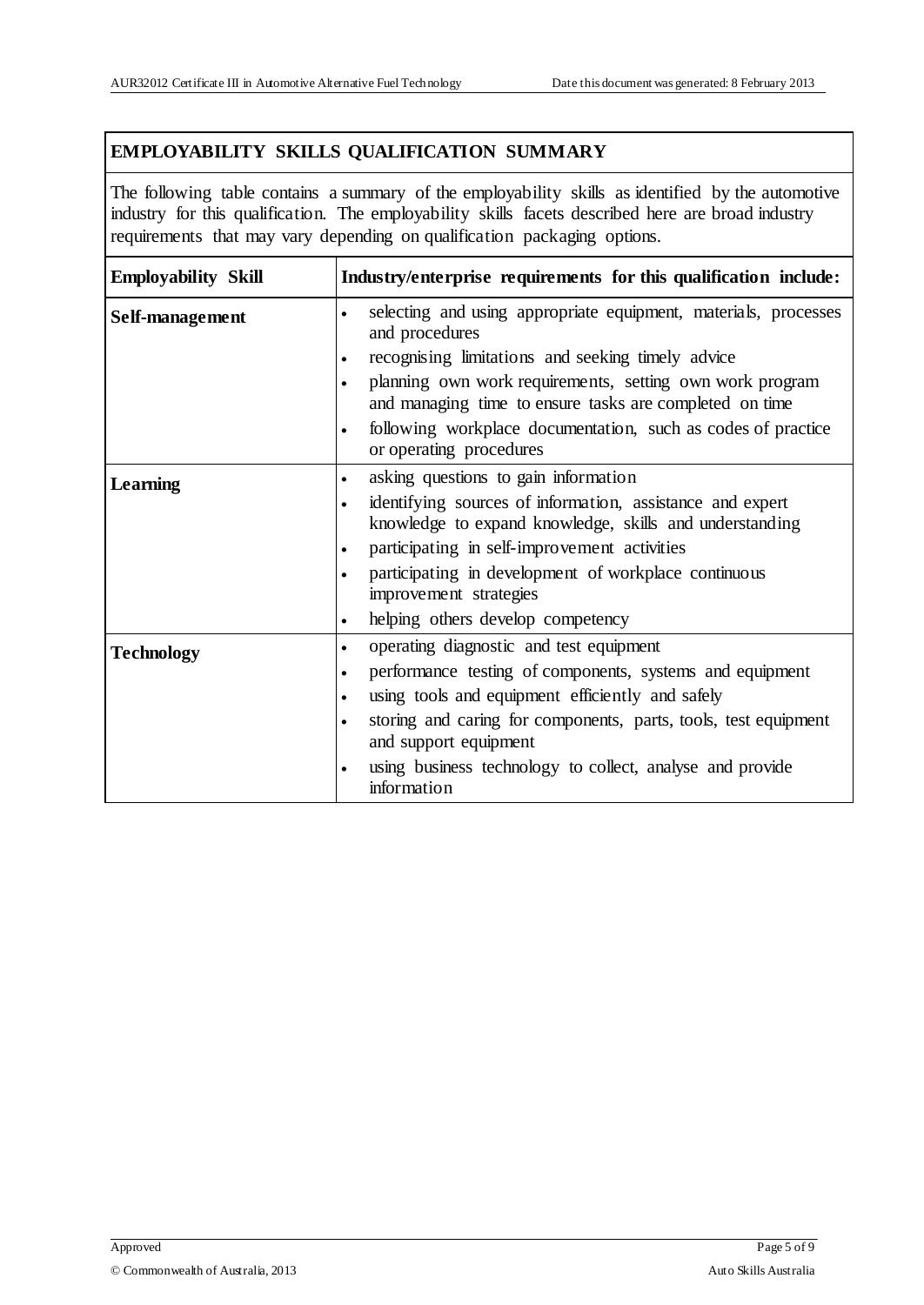# **Packaging Rules**

To be awarded this qualification, competency must be demonstrated in **23 units** of competency, consisting of:

**11 core units**

plus

 **2 specialist elective units** in **one** of the selected specialist groups relating to occupational streams

plus

- **10 general elective units**, of which:
	- up **10** elective units may be chosen from the elective units listed below
	- up to **4** elective units may be chosen from a Certificate II qualification or above in this Training Package or another endorsed Training Package or accredited course, provided that the units chosen contribute to the vocational outcome of this qualification and do not duplicate the outcome of another unit chosen for the qualification.

#### **Core units**

| Unit code                                                     | Unit title                                                                                      |  |
|---------------------------------------------------------------|-------------------------------------------------------------------------------------------------|--|
|                                                               | <b>Common</b> - Environment                                                                     |  |
| AURAEA3003                                                    | Monitor environmental and sustainability best practice in the automotive<br>mechanical industry |  |
| <b>Common</b> - Health and Safety                             |                                                                                                 |  |
| AURASA2002                                                    | Apply safe working practices in an automotive workplace                                         |  |
| <b>Electrical - Technical - Electrical and Electronic</b>     |                                                                                                 |  |
| AURETR2012                                                    | Test and repair basic electrical circuits                                                       |  |
| AURETR3025                                                    | Test, charge and replace batteries                                                              |  |
| <b>Mechanical Miscellaneous - Technical</b>                   |                                                                                                 |  |
| AURTTA2004                                                    | Carry out servicing operations                                                                  |  |
| AURTTA3018                                                    | Carry out diagnostic procedures                                                                 |  |
| <b>Mechanical Miscellaneous - Technical - Cooling Systems</b> |                                                                                                 |  |
| AURTTC2001                                                    | Inspect and service cooling systems                                                             |  |
| <b>Mechanical Miscellaneous - Technical - Engines</b>         |                                                                                                 |  |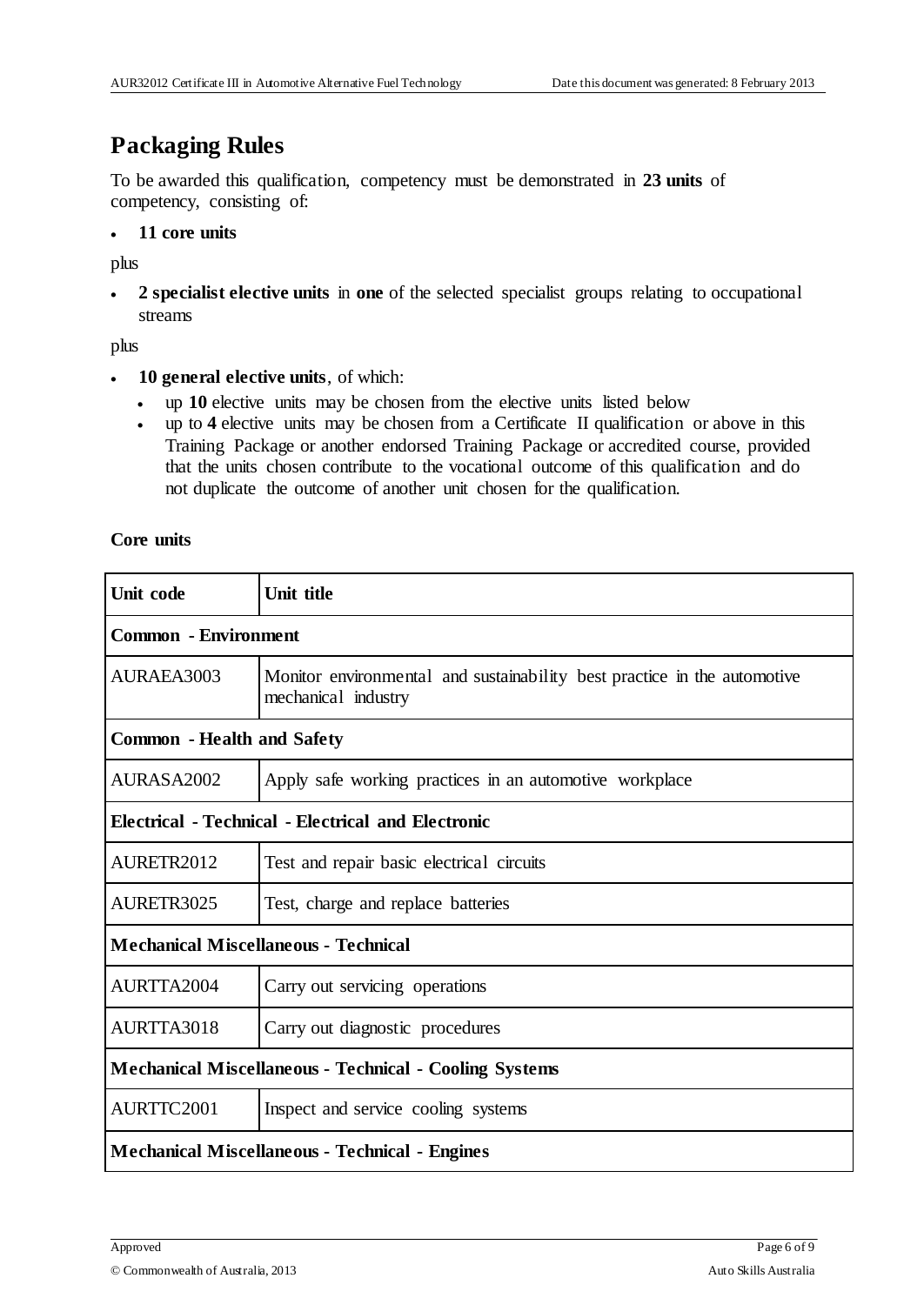| Unit code                                                          | Unit title                                     |
|--------------------------------------------------------------------|------------------------------------------------|
| AURTTE2004                                                         | Inspect and service engines                    |
| <b>Mechanical Miscellaneous - Technical - Fuel Systems</b>         |                                                |
| AURTTF2001                                                         | Service petrol fuel systems                    |
| <b>Mechanical Miscellaneous - Technical - Tools and Equipment</b>  |                                                |
| AURTTK2002                                                         | Use and maintain workplace tools and equipment |
| <b>Mechanical Miscellaneous - Technical - Emission and Exhaust</b> |                                                |
| AURTTZ2001                                                         | Inspect and service emission control systems   |

#### **Specialist elective units**

#### **Group A: CNG**

| Unit code                                                | Unit title                           |
|----------------------------------------------------------|--------------------------------------|
| Mechanical Miscellaneous - Technical - Alternative Fuels |                                      |
| AURTTL3001                                               | Service CNG fuel systems             |
| AURTTL3002                                               | Diagnose and repair CNG fuel systems |

#### **Group B: LNG**

| Unit code                                                | Unit title                           |
|----------------------------------------------------------|--------------------------------------|
| Mechanical Miscellaneous - Technical - Alternative Fuels |                                      |
| AURTTL3004                                               | Service LNG fuel systems             |
| AURTTL3005                                               | Diagnose and repair LNG fuel systems |

#### **Group C: LPG**

| Unit code                                                | Unit title |
|----------------------------------------------------------|------------|
| Mechanical Miscellaneous - Technical - Alternative Fuels |            |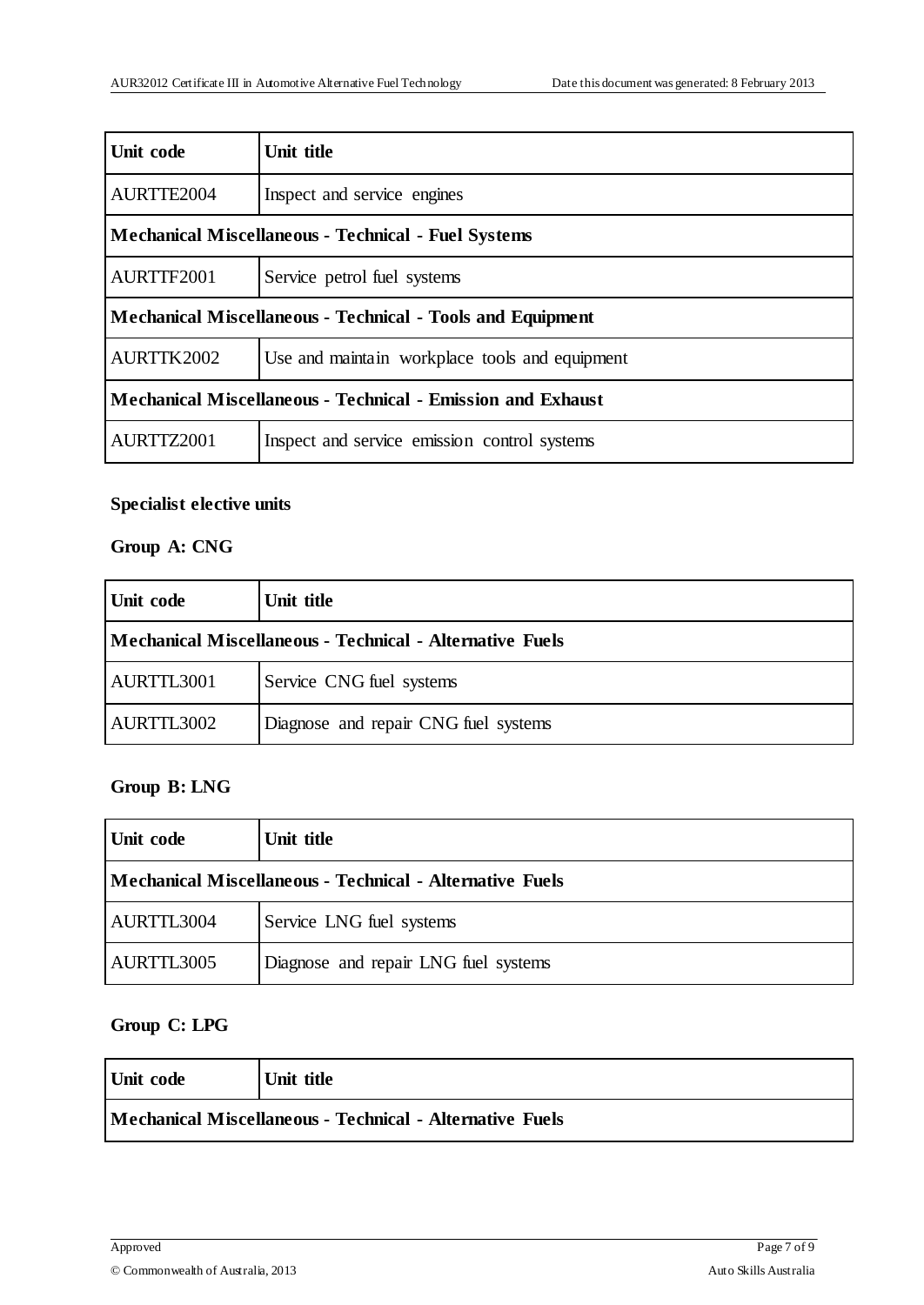| Unit code         | Unit title                           |
|-------------------|--------------------------------------|
| <b>AURTTL3007</b> | Service LPG fuel systems             |
| <b>AURTTL3008</b> | Diagnose and repair LPG fuel systems |

#### **General elective units**

| <b>Unit Code</b>                                              | <b>Unit Title</b>                                                                  |  |
|---------------------------------------------------------------|------------------------------------------------------------------------------------|--|
|                                                               | Common - Sales and Marketing                                                       |  |
| AURACA2001                                                    | Establish relations with customers                                                 |  |
|                                                               | <b>Common - Foundation Skills</b>                                                  |  |
| AURAFA2003                                                    | Communicate effectively in an automotive workplace                                 |  |
| <b>Common</b> - Technical                                     |                                                                                    |  |
| AURATA2002                                                    | Read and interpret engineering drawings                                            |  |
| <b>Electrical - Technical - Electrical and Electronic</b>     |                                                                                    |  |
| AURETR2006                                                    | Carry out soldering of electrical wiring and circuits                              |  |
| AURETR2010                                                    | Fabricate, test and repair wiring harnesses and looms                              |  |
| AURETR3023                                                    | Diagnose and repair electronic spark ignition engine management systems            |  |
| AURETR3031                                                    | Diagnose and repair ignition systems                                               |  |
| AURETR3032                                                    | Repair electrical systems                                                          |  |
| Mechanical - Heavy Vehicle - Technical - Alternative Fuels    |                                                                                    |  |
| AURHTL4001                                                    | Inspect, repair and diagnose alternative fuel systems for heavy vehicle<br>engines |  |
| Mechanical - Heavy Vehicle - Technical - Emission and Exhaust |                                                                                    |  |
| AURHTZ3001                                                    | Diagnose and repair heavy vehicle emission control systems                         |  |
| <b>Mechanical - Light Vehicle - Technical - Engines</b>       |                                                                                    |  |
| AURLTE3002                                                    | Repair engines and associated engine components (light vehicle)                    |  |